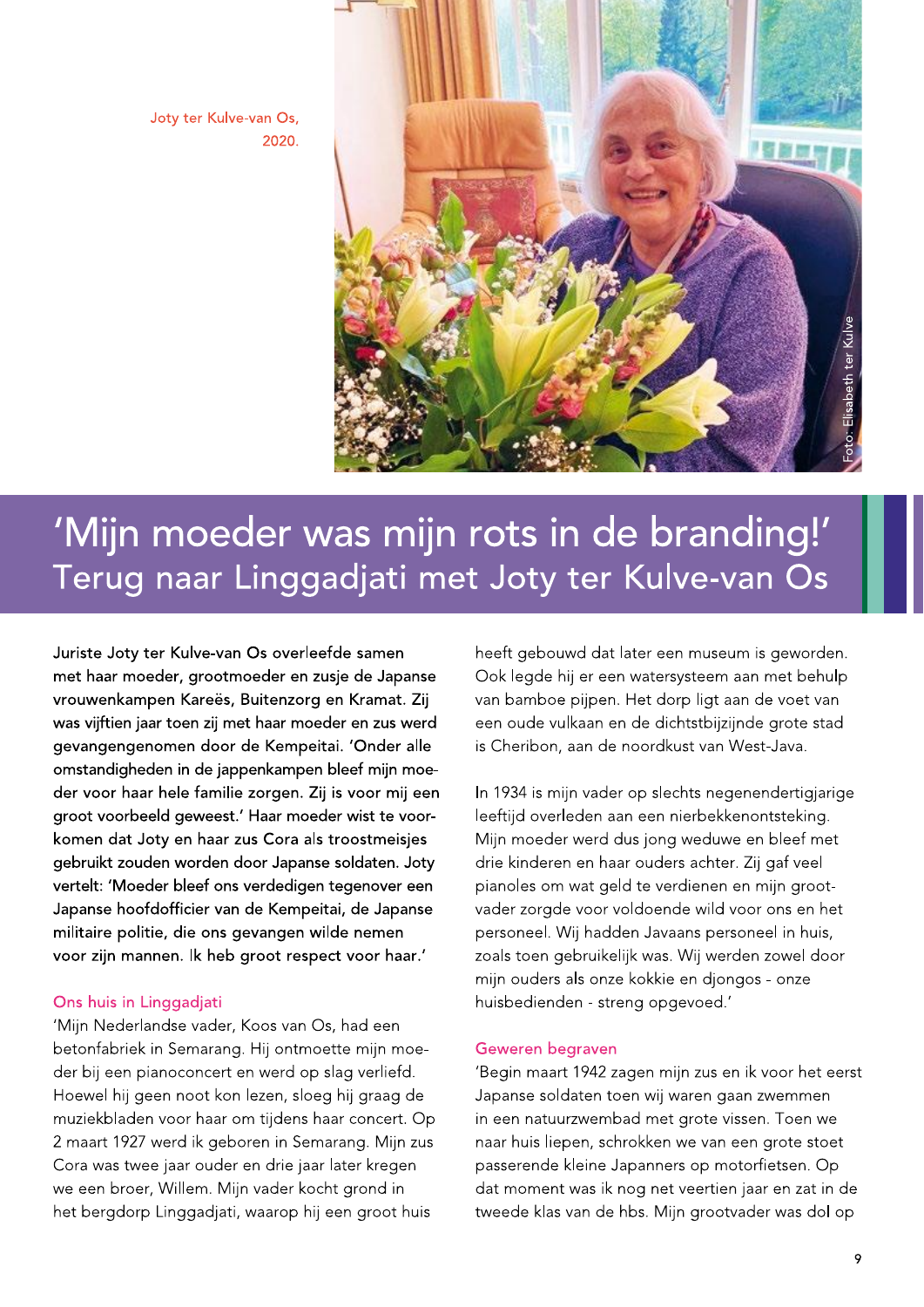

Joty, vader Koos, Cora, moeder met Willem van Os, Linggadjati 1930.

jagen en we aten vaak zijn vangst omdat we zo afgelegen woonden. Mijn moeder was juist in een kuil in de tuin alle geweren van grootvader aan het begraven voor de Japanners, toen we opeens door hen werden omringd. Mijn moeder toonde geen angst en kon goed uitleggen dat dit geweren voor de jacht waren en dat we vele monden moesten voeden. Daar had de Japanse commandant toen begrip voor. Waarschijnlijk speelde het ook een rol dat moeder er niet blank, maar donker Indisch-Portugees uitzag, want ze lieten haar aanvankelijk met rust.

Direct na capitulatie op 8 maart 1942 moesten de Hollandse mannen zich melden bij de Japanse bezetter voor het burgerkamp of voor een krijgsgevangenkamp. In oktober 1942 kregen alle Hollandse vrouwen in West-Java een oproep om zich te melden voor het vrouwenkamp in de Europese woonwijk Kramat in Batavia. Mijn moeder was van Indisch-Portugese afkomst, maar vanwege haar huwelijk met mijn vader was zij een Indische-Nederlander geworden. Wij spraken thuis keurig Hollands en leerden dit ook op de lagere school. Aanvankelijk mocht ik nog met mijn moeder buiten het kamp blijven.'

# Vastgezet door de Kempeitai

'In december 1942 moesten mijn moeder, zus en ik ons melden bij de Kempeitai - de Japanse militaire politie - in Cheribon. Zij wilden mijn zus en mij gebruiken als troostmeisjes voor de Japanse soldaten. Mijn moeder mocht weer weggaan, maar zij protesteerde fel tegen de Japanse Kempeitai-hoofdofficier. Ze zei: "Dan moeten jullie mij eerst doodschieten, ik laat mijn dochters hier niet achter!" Daarop liet hij ons drie dagen opsluiten in een donkere cel. Ik was vijftien en stond doodsangsten uit, omdat er geen licht was in de cel, maar mijn moeder was onze rots in de branding en bleef sterk. Toen we eruit mochten vroeg de hoofdofficier: "Wat heeft u hiervan geleerd?" Mijn moeder was zo'n flinkerd, zij hield voet bij stuk en antwoordde precies hetzelfde. Wonderlijk genoeg had hij respect voor haar, want hij zei opeens: "Ga naar huis, neem je dochters maar mee, want morgen moeten jullie allemaal naar het kamp."'

## Het leven aanvaarden zoals het komt

'We kregen slechts één dag om terug te reizen en snel onze koffers te pakken. Mijn grootvader was al zwak qua gezondheid en wilde absoluut niet mee.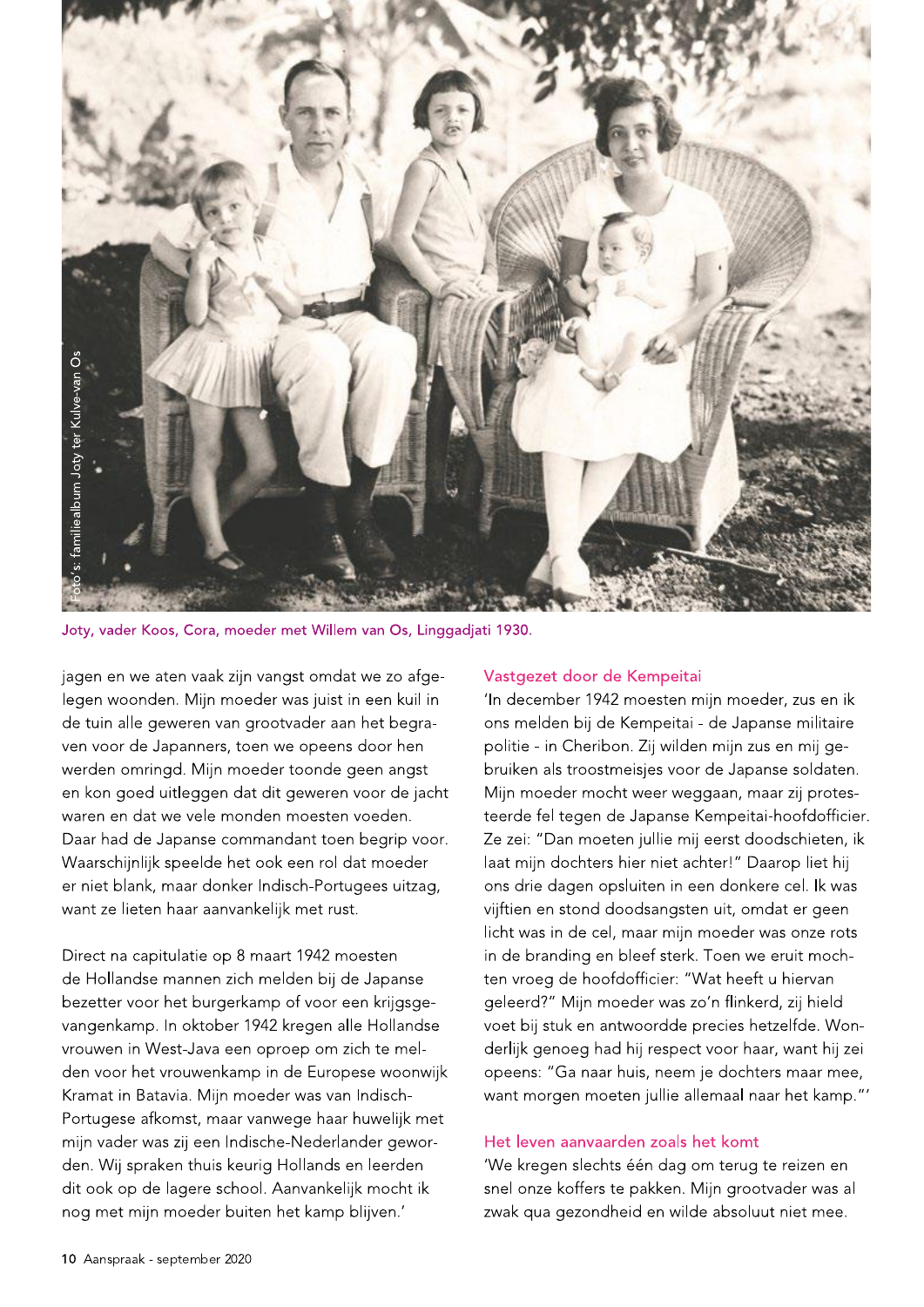

Joty van Os, 1949.

Hij moest toch mee met ons naar het kamp in Bandoeng, maar zei voortdurend: "Ik wil niet naar een kamp, want dan ga ik dood."

Bij aankomst bij de bewaakte ingang van het kamp Kareës in Bandoeng stonden er Hollandse meisjes achter het prikkeldraad op ons te wachten. Zij boden vriendelijk aan om onze koffers alvast naar ons verblijf te brengen. Toen we onze koffers terugvonden, hadden die rotmeiden al het eten eruit gestolen. Logisch want zij hadden al maanden te weinig voedsel gehad. Elke dag kregen we 's ochtends stijfselpap en 's middags waterige groentesoep. Tussen de vrouwen onderling waren er veel ruzies met grof taalgebruik over de te kleine porties rijst. Mijn moeder was een eerlijke, altijd positieve vrouw en zij werd al gauw aangewezen als blokoudste om het voedsel te verdelen. Je kreeg maar twee eetlepels rijst per persoon en over verschillen in grote of kleine porties werd onderling gevochten. Gelukkig wist mijn Indisch-Portugese grootmoeder veel van groenten en kruiden en zij plukte altijd extra voedzame bladeren van planten voor ons. Mijn moeder leerde ons om te gaan met tegenslag. Zij bleef altijd positief en zei: "De Japanners hebben van



Joty ter Kulve-van Os, 2020.

ons gewonnen, nu zijn zij de baas. We moeten het leven aanvaarden zoals het komt en er het beste van maken." Mijn grootvader kreeg hevige dysenterie en stierf inderdaad binnen drie weken, precies zoals hij had voorspeld. Zijn matras was behoorlijk vies en mijn grootmoeder en ik ruimden alles op en verzorgden zijn dode lichaam. Ik heb hier veel van geleerd. Alleen mijn grootmoeder mocht met de Japanse bewakers mee om hem buiten het kamp te begraven. In Kareës had ik diverse merkwaardige corveeklussen zoals kuilen graven en weer dichtgooien, grassprietjes knippen met een nagelschaartje, maar ook zwaar werk zoals helpen bij het aanleggen van een weg.'

#### Het afscheid van mijn broer

'Op een dag moest mijn broer Willem zich met alle jongens van tien jaar en ouder melden bij de uitgang van het kamp. Er werd omgeroepen dat de jongens met hun koffer naar de hoofdingang moesten komen. Hij mocht maar één koffer meenemen en werd op een vrachtwagen gehesen om naar het mannenkamp te gaan. We moesten snel afscheid van hem nemen en dit was verschrikkelijk verdrietig voor ons allemaal. Willem verdween direct uit zicht vanwege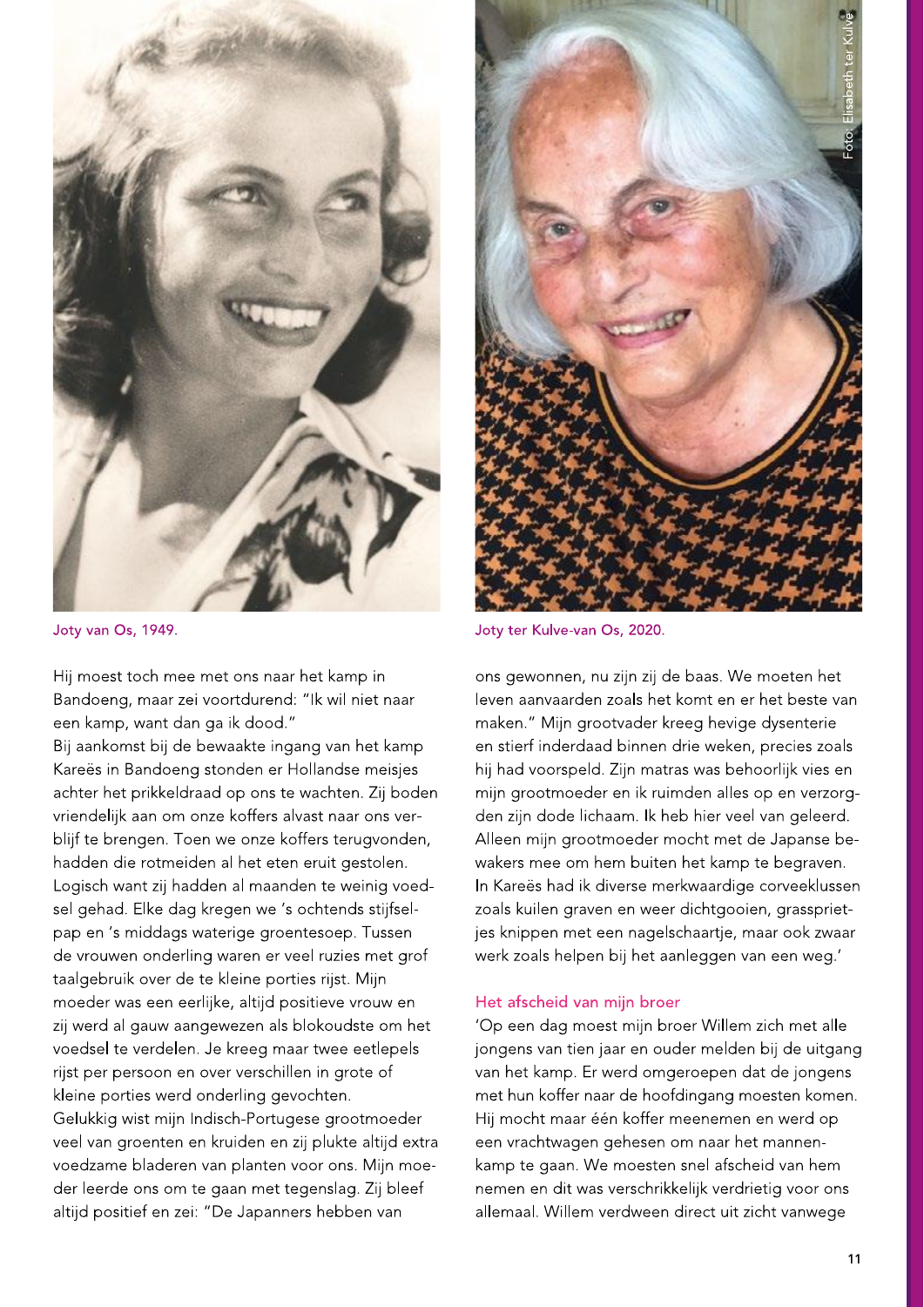de hoge bamboe kampomheining. Mijn moeder was in korte tijd haar man en haar vader verloren en nu werd ook nog haar zoon van haar afgenomen. Voor mij is dit nog steeds het meest afschuwelijke moment uit mijn leven. Wij hoorden de hele oorlog niets meer over Willem en maakten ons zorgen of hij nog in leven was.'

## Kamp Kedoengbadak boven Buitenzorg

'In maart 1944 werden wij in een geblindeerde trein naar de West-Javaanse stad Buitenzorg gebracht. Daar aangekomen werden we uitgejoeld door de lokale bevolking. Vervolgens werden we met Japanse vrachtwagens vol vrouwen en kinderen naar het kamp Kedoengbadak ten noorden van Buitenzorg gebracht. Het kamp was gehuisvest in loodsen van een rubberonderneming en lag op 300 meter boven de zeespiegel en het regende er vaak. Tot februari 1944 was dit een mannenkamp geweest, maar die mannen waren al naar kamp Tjimahi overgebracht. Het was er vreselijk vies en wij schrokken van de getekende doodshoofden, die we in de barak aantroffen. Het waaide er altijd hard en we sliepen in grote open loodsen van bamboe, met vrijwel alleen daken op palen. Daarom zochten we voor grootmoeder een stuk gevlochten bamboe tegen de tocht op haar slaapplaats. Het stikte er van de ratten. Op een nacht werd ik gillend wakker van een grote rat die op mijn buik lag. Er heerste cholera en er stierven vele vrouwen en kinderen. Als corvee moest ik helpen de lijken in riet te wikkelen en deze daarna in kuilen te begraven.'

# Onze redding

'Gelukkig werden we na drie maanden, in mei 1944, overgebracht naar kamp Kramat, een woonwijk in Batavia. In een afgesloten deel van Kramat zaten de verkrachte vrouwen en meisjes die gedwongen troostmeisjes waren geweest voor de Japanse soldaten. Het was verboden om met hen te spreken. Ik werkte in de gaarkeuken en moest hen wel eens voedsel brengen. Ik herinner me de enorm trieste blik van een van die meisjes nog goed. Van het zware gewicht van de zakken voedsel voor de Japanners die ik moest sjouwen, ging ik door mijn rug. Ik leed voortdurend aan dysenterie. Ook had ik last van hongeroedeem, waardoor ik grote

open wonden op mijn benen kreeg, die niet meer

herstelden. De gevangenschap in Kramat had niet

langer moeten duren. Voor ons waren de atoombommen een redding, want door de zware arbeid en de uitputting en besmettelijke ziekten stierven er velen. Zodra het kamphek openging, rende ik naar buiten. Ik maakte meteen contact met Indonesische jongens die bij een jeep stonden en me uitnodigden om bij hen thuis te komen eten. Ik twijfelde hier geen seconde over en had een fijne middag bij hun moeder en met zoveel goed Indisch eten dat ik de tijd vergat. Opeens schoot me te binnen dat ik op een treintransport richting Bandoeng had moeten zitten met mijn moeder, grootmoeder en zus. Gelukkig konden de jongens mij naar de eerste stopplek van die trein brengen. Met heel veel geluk vond ik in die stilstaande trein mijn familie al snel weer terug. In Bandoeng kregen we een kamer in een pension en kon mijn zus Cora aan de slag als typiste voor een KNIL-officier en mijn moeder verdiende geld met haar pianolessen. We leefden van dit geld en ik ging weer naar de hbs op het Christelijk Lyceum in Bandoeng. Mijn broer was gelukkig zo slim om zich na zijn bevrijding te melden bij het Rode Kruis waar hij ons adres heeft gekregen. Hij kwam regelrecht uit het jongenskamp aangelopen en wij herkenden hem niet meer. Hij was elf toen we afscheid namen en nu was hij een lange veertienjarige jongeman geworden. Hij was broodmager en had nauwelijks nog kleding aan, alleen een tjawat, een witte katoenen lendendoek.'

# Vluchten voor vrijheidsstrijders

'Al snel werd de situatie voor ons steeds grimmiger in Bandoeng, want hier was de Bersiap-strijd van de Indonesiërs het felst. Er werden nog gevechten geleverd tussen de Brits-Indische troepen die onze wijk beschermden en de vrijheidsstrijders. Zo moesten wij een keer vluchten voor vrijheidsstrijders, die het op ons hadden gemunt met hun messen en bamboe speren. We bereikten nog net op tijd ons huis, maar er was op dat moment geen Brits-Indische patrouille om ons te verdedigen. Toen heeft mijn broer een hele nacht in de tuin achter een mitrailleur gezeten om ons te beschermen. Hij was een held en heeft ons gered, maar dit behoort tot de dingen die ik graag wil vergeten. De Brits-Indische soldaten beschermden ons overdag, maar 's avonds moesten we alle deuren goed op slot doen om te voorkomen dat zijzelf ons niet zouden misbruiken als ze hadden gedronken.'